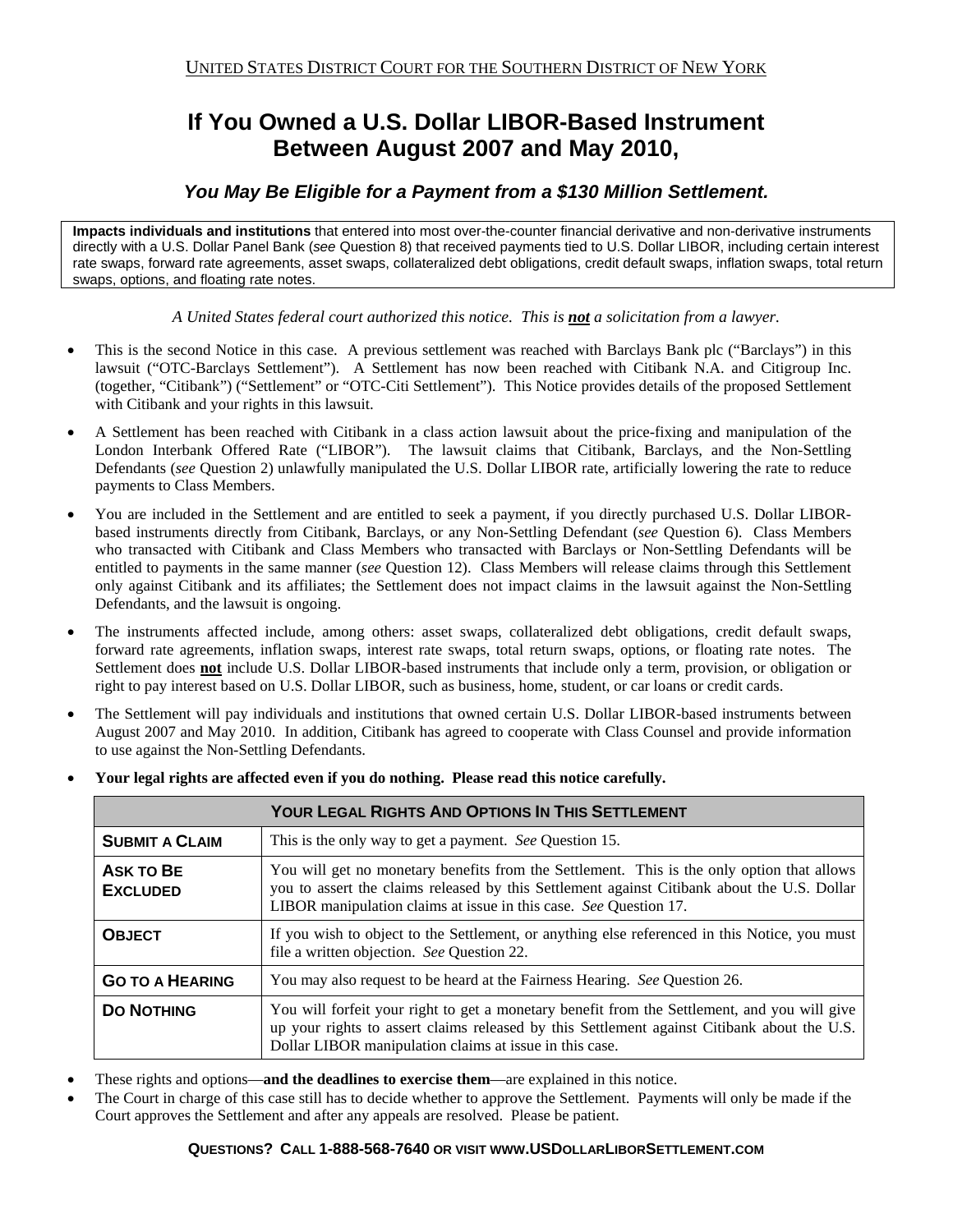# **What This Notice Contains**

| 1.  | Why is there a notice?                                                                                |  |  |
|-----|-------------------------------------------------------------------------------------------------------|--|--|
| 2.  | What is this lawsuit about?                                                                           |  |  |
| 3.  | Are there any related lawsuits?                                                                       |  |  |
| 4.  | Why is this a class action?                                                                           |  |  |
| 5.  | Why is there a Settlement?                                                                            |  |  |
|     |                                                                                                       |  |  |
| 6.  | How do I know if I am part of the Settlement?                                                         |  |  |
| 7.  | What is the London Interbank Offered Rate ("LIBOR")?                                                  |  |  |
| 8.  | What U.S. Dollar LIBOR-based instruments are covered by the Settlement?                               |  |  |
| 9.  | Does the Settlement include instruments where I only pay interest based on U.S. Dollar<br>LIBOR rate? |  |  |
| 10. | What if I am not sure whether I am included in the Settlement?                                        |  |  |
|     |                                                                                                       |  |  |
| 11. | What does the Settlement provide?                                                                     |  |  |
| 12. | How much will my payment be?                                                                          |  |  |
| 13. | When will I receive my payment?                                                                       |  |  |
| 14. | What am I giving up to stay in the Class?                                                             |  |  |
|     |                                                                                                       |  |  |
| 15. | How can I receive a payment?                                                                          |  |  |
| 16. | What if my claim is rejected?                                                                         |  |  |
|     |                                                                                                       |  |  |
| 17. | How do I get out of the Settlement?                                                                   |  |  |
| 18. | If I do not exclude myself, can I sue Citibank for the same thing later?                              |  |  |
| 19. | If I exclude myself, can I still get a payment from this Settlement?                                  |  |  |
|     | <u>ှ</u> ရ                                                                                            |  |  |
| 20. | Do I have a lawyer in the case?                                                                       |  |  |
| 21. | How will the lawyers be paid?                                                                         |  |  |
|     |                                                                                                       |  |  |
| 22. | How do I tell the Court if I object to the Settlement?                                                |  |  |
| 23. | What is the difference between objecting and asking to be excluded?                                   |  |  |
|     |                                                                                                       |  |  |
| 24. | When and where will the Court decide whether to approve the Settlement?                               |  |  |
| 25. | Do I have to attend the hearing?                                                                      |  |  |
| 26. | May I speak at the hearing?                                                                           |  |  |
| .11 |                                                                                                       |  |  |
| 27. | How do I get more information?                                                                        |  |  |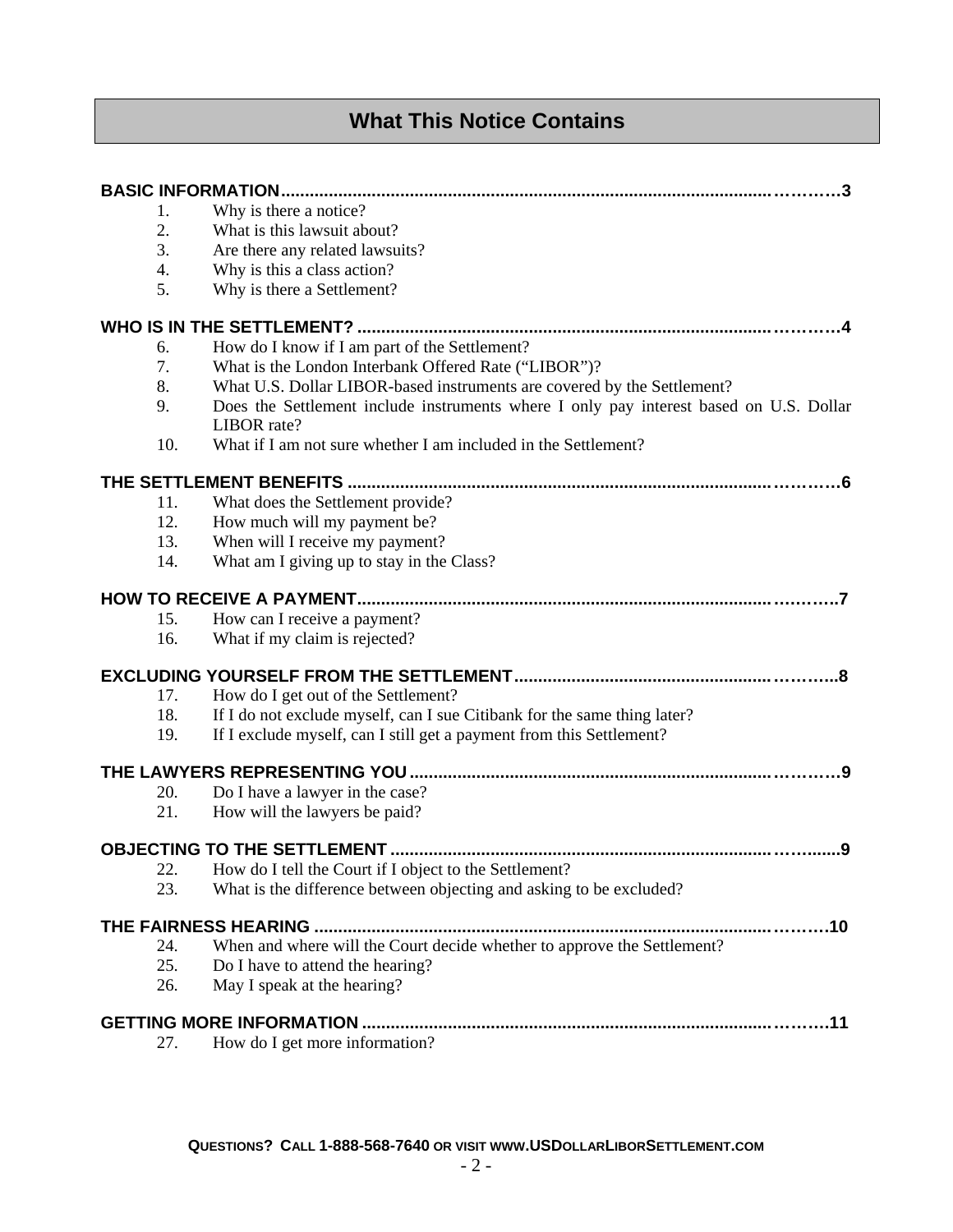# **BASIC INFORMATION**

### **1. Why is there a notice?**

A Court authorized this notice because you have a right to know about a proposed Settlement in this class action lawsuit and about all of your options before the Court decides whether to give final approval to the Settlement. This notice explains the lawsuit, the Settlement, and your legal rights.

Judge Naomi Reice Buchwald of the United States District Court for the Southern District of New York is overseeing this case. This litigation has been consolidated within *In re LIBOR-Based Financial Instruments Antitrust Litigation,* MDL No. 2262, and this Settlement relates to an action referred to as the "OTC Action" because it involves Plaintiffs who entered into over-the-counter ("OTC") financial derivative and nonderivative instruments directly with Citibank, Barclays, or the Non-Settling Defendants.

#### **2. What is this lawsuit about?**

Banks on the U.S. Dollar panel (and their affiliates) around the world were sued by a group of their counterparties ("Plaintiffs") who claim that the banks manipulated the U.S. Dollar LIBOR rate during the financial crisis, artificially lowering the rate for their own benefit. Plaintiffs claim that Citibank and other banks manipulated the U.S. Dollar LIBOR rate, and that, as a result, purchasers did not receive as much interest payments for their U.S. Dollar LIBOR-based instruments from the banks as they should have. Citibank, Barclays, and the Non-Settling Defendants deny these claims and maintain they did nothing wrong. Plaintiffs in the OTC Action have brought (a) antitrust claims under the Sherman Act, (b) breach of contract claims, and (c) unjust enrichment claims against Citibank, Barclays, and the Non-Settling Defendants.

A Settlement has been reached with Citibank, the Settling Bank, and that is why you are receiving this Notice. A separate \$120 million settlement has also been reached with Barclays. The settlements do not impact claims in the lawsuit against the Non-Settling Defendants, and the lawsuit is ongoing.

For purposes of the Settlement, the Non-Settling Defendants are (collectively with Citibank and Barclays, the "Defendants"):

- Credit Suisse Group AG; Credit Suisse International; Credit Suisse (USA) Inc. (together, "Credit Suisse");
- Bank of America Corporation and Bank of America, N.A. (together, "Bank of America");
- JPMorgan Chase & Co. and JPMorgan Chase Bank, NA (together, "JPMorgan Chase");
- HSBC Holdings PLC and HSBC Bank PLC (together, "HSBC");
- Lloyds Banking Group PLC ("Lloyds");
- WestLB AG and Westdeutsche Immobilienbank AG (together "WestLB");
- UBS AG ("UBS");
- The Royal Bank of Scotland Group PLC ("RBS");
- Citizens Bank of Massachusetts a/k/a RBS Citizens Bank N.A. ("Citizens Bank");
- Deutsche Bank AG ("Deutsche Bank");
- Coöperatieve Centrale Raiffeisen Boerenleenbank B.A. ("Rabobank");
- The Norinchukin Bank ("Norinchukin");
- The Bank of Tokyo-Mitsubishi UFJ, Ltd ("Bank of Tokyo");
- HBOS PLC ("HBOS");
- Société Générale S.A. ("SocGen"); and
- Royal Bank of Canada ("RBC").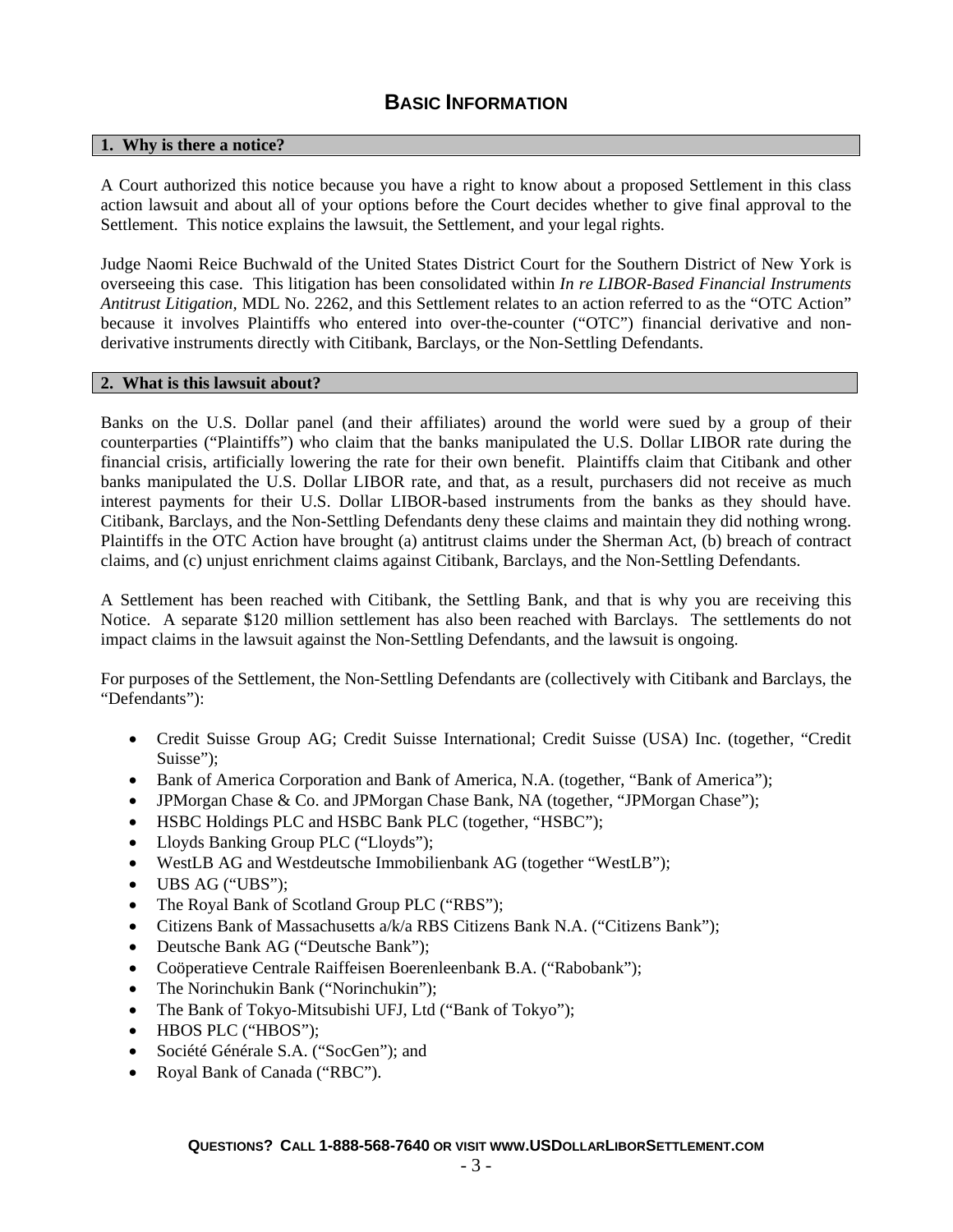#### **3. Are there any related lawsuits?**

Yes. There are many cases that have been consolidated as a multi-district litigation ("MDL") in the U.S. District Court for the Southern District of New York, entitled: *In re LIBOR Financial Instruments Litigation*, 11-MD-2262. This Settlement is made with Plaintiffs in the OTC Action only.

#### **4. Why is this a class action?**

In a class action, one or more people called "Class Representatives" sue on behalf of themselves and other people with similar claims. All of these people together are the "class" or "class members." In this Settlement, the Class Representatives are: the Mayor and City Council of Baltimore, City of New Britain, Vistra Energy Corp., Yale University, and Jennie Stuart Medical Center Inc. One court resolves the issues for all Class Members, except for those who exclude themselves from the OTC Class.

#### **5. Why is there a Settlement?**

The Court has not decided in favor of the Plaintiffs or Citibank. Instead, the Parties have engaged in lengthy negotiations, and Plaintiffs and Citibank have agreed to a Settlement. By agreeing to settle, the Parties avoid the costs and uncertainty of a trial, and the people affected will get a chance to receive compensation. The Class Plaintiffs and their attorneys think the Settlement is best for all OTC Class Members. The proposed Settlement does not mean that any law was broken or that Citibank did anything wrong.

# **WHO IS IN THE SETTLEMENT?**

If you received mailed notice of the Settlement, then you may be a Class Member. But even if you did not receive a notice, you may be a Class Member, as described below.

#### **6. How do I know if I am part of the Settlement?**

You are included in the Settlement if you (individual or entity):

- Directly purchased certain U.S. Dollar LIBOR-based instruments (*see* Question 8);
- From Citibank, Barclays, or any Non-Settling Defendant (or their subsidiaries or affiliates)<sup>1</sup> (see Question  $2)^2$ ;
- In the United States; and
- Owned the instruments at any time between August 2007 and May 2010.

You are **not** a member of the Class, even if you meet the above criteria, if you are:

 One of the Non-Settling Defendants, Released Parties, or alleged co-conspirators or their employees, officers, or directors;

 $\mathbf{r}$ <sup>1</sup> The Notice for the OTC-Barclays Settlement inadvertently identified Citizens Financial Group, Inc. ("Citizens") and Unionbancal Corporation ("Unionbancal") as Non-Defendant OTC Financial Institutions. Because those two entities are subsidiaries of Non-Settling Defendants, U.S. Dollar LIBOR-based instruments purchased from Citizens and Unionbancal qualify for inclusion in both the OTC-Barclays Settlement and the OTC-Citibank Settlement, claims related to those transactions are covered by the releases in both settlements, and you may file claims in both settlements based on transactions with those entities (*see* Question 15). If your only claims relate to transactions with Citizens and/or Unionbancal, the deadline to opt out of the OTC-Barclays Settlement is extended to January 2, 2018 (*see* Question 17). Similarly, the deadline to file a Proof of Claim form for those transactions is extended to January 2, 2018. 2

 $2$  Because, under the antitrust claims asserted in the case, any one Defendant can be liable for the alleged conduct of all Defendants, the settlement class is not limited to purchasers of the Settling Defendant. In other words, you need not have purchased from Citibank in order to participate in the OTC-Citibank Settlement.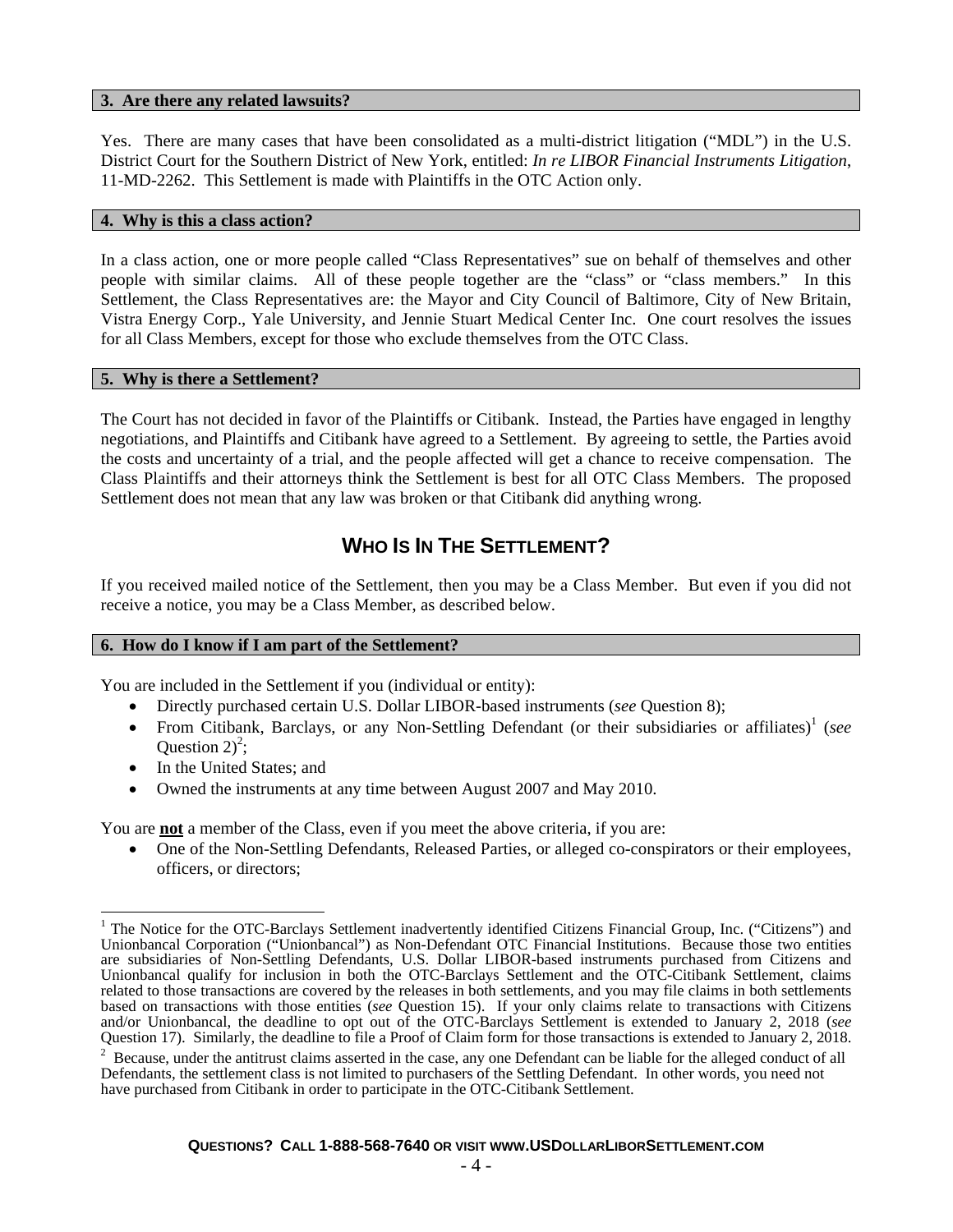- One of the Non-Settling Defendants', Released Parties', or alleged co-conspirators' parent companies, subsidiaries, affiliates, legal representatives, heirs, assigns, or any person acting on their behalf;
- An entity in which any Non-Settling Defendants, Released Parties, or alleged co-conspirators have a controlling interest; or
- A judicial officer presiding over this action or his/her immediate family member or are a judicial staff member or juror assigned to the OTC Action.

### **7. What is the London Interbank Offered Rate ("LIBOR")?**

The U.S. Dollar LIBOR rate is defined as the average rate at which each individual bank on the U.S. Dollar LIBOR panel could borrow funds, were it to do so by asking for and then accepting inter-bank offers in reasonable market size, just prior to 11:00 am London time. It is the reference point for determining interest rates for financial instruments worldwide. LIBOR rates are calculated for several currencies, such as U.S. Dollars, and seven borrowing periods, ranging from overnight to one year. They are published each business day. This Settlement only involves U.S. Dollar LIBOR.

### **8. What U.S. Dollar LIBOR-based instruments are covered by the Settlement?**

The Settlement relates to U.S. Dollar LIBOR-Based Instruments, which are instruments that include any term, provision, obligation, or right to be paid or to receive interest based upon the U.S. Dollar LIBOR rate. These include, but are not limited to, the following:

- **Asset Swaps** a type of over-the-counter derivative in which one investor exchanges the cash flows of an asset or pool of assets for a different cash flow without affecting the underlying investment position.
- **Collateralized Debt Obligations ("CDOs")** a type of structured asset back security ("ABS"). CDOs have multiple levels of risk ("tranches") and are issued by special purpose entities. They are collateralized by debt obligations including bonds and loans.
- **Credit Default Swaps ("CDSs")** a type of over-the-counter, credit-based derivative where the seller of the CDSs compensates the buyer of the CDS only if the underlying loan goes into default or has another credit event.
- **Forward Rate Agreements ("FRAs")** a type of over-the-counter derivative based on a "forward contract." The contract sets the rate of interest or the currency exchange rate to be paid or received on an obligation beginning at a future start date.
- Inflation Swaps a type of over-the-counter derivative used to transfer inflation risk from one party to another through an exchange of cash flows.
- **Interest Rate Swaps** a type of over-the-counter derivative in which two parties agree to exchange interest rate cash flows, based on a specified notional amount from a fixed rate to a floating rate (or vice versa) or from one floating rate to another. Interest rate swaps are commonly used for both hedging and speculating.
- **Total Return Swaps** a type of over-the-counter derivative based on financial contracts that transfer both the credit and market risk of an underlying asset. These derivatives allow one contracting party to derive the economic benefit of owning an asset without putting that asset on its balance sheet.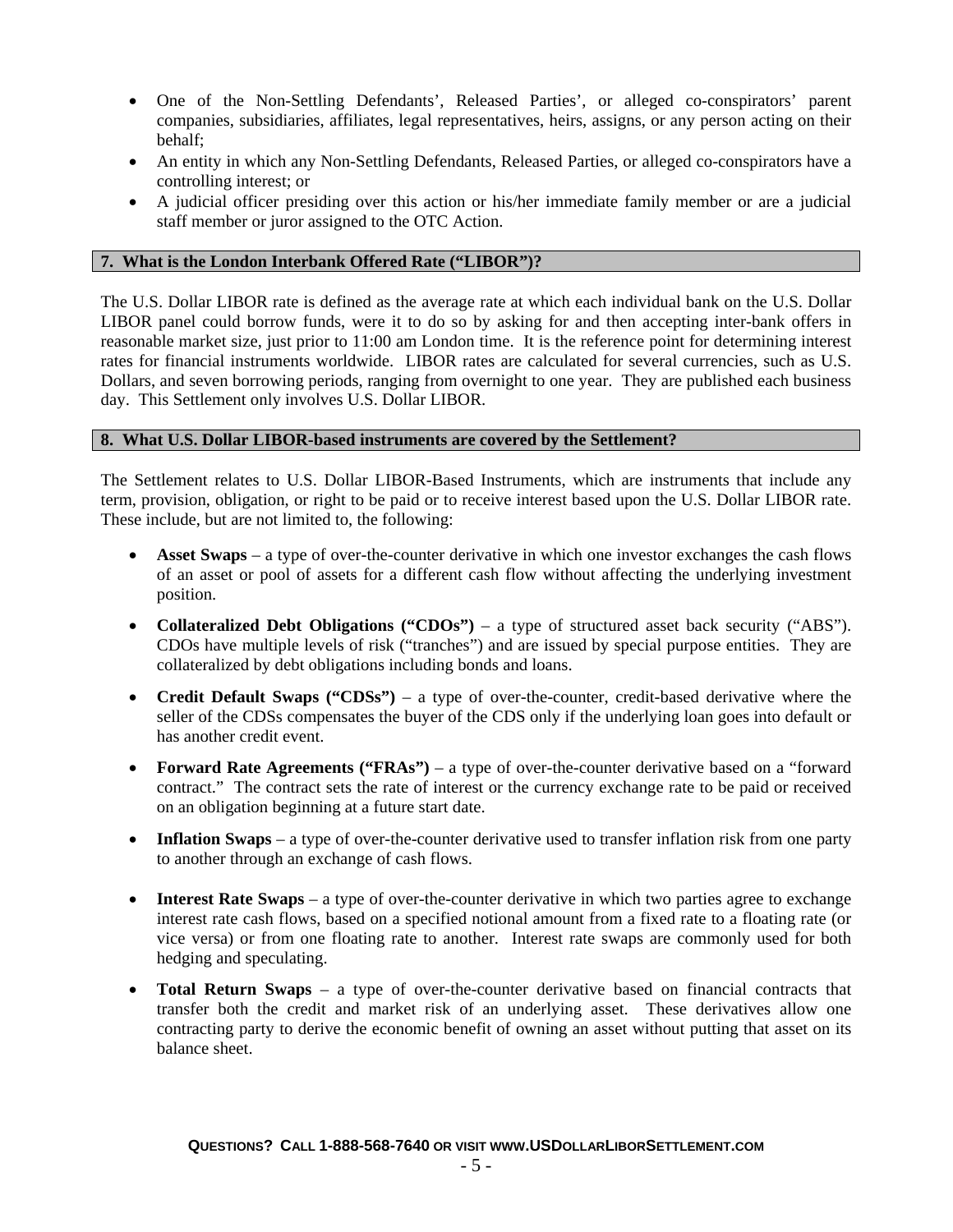- **Options** a type of over-the-counter derivative based on a contract between two parties for a future transaction on an asset. The other derivative instruments, defined above, can serve as the asset for an option.
- **Floating Rate Notes** evidence an amount of money owed to the buyer from the seller. The interest rate on floating rate notes is adjusted at contractually-set intervals and is based on a variable rate index, such as U.S. Dollar LIBOR.

Only U.S. Dollar LIBOR-based instruments that were sold in over-the-counter transactions (OTC transactions) are included in the Settlement.

### **9. Does the Settlement include instruments where I only pay interest based on U.S. Dollar LIBOR rate?**

The Settlement does not include U.S. Dollar LIBOR-based instruments that include only a term, provision, or obligation or right to pay interest based on the U.S. Dollar LIBOR rate, such as business, home, student, or car loans or credit cards.

### **10. What if I am not sure whether I am included in the Settlement?**

If you are not sure whether you are included in the Settlement, you may call 1-888-568-7640 with questions or visit www.USDollarLiborSettlement.com. You may also write with questions to U.S. Dollar LIBOR Settlement, c/o Rust Consulting, Inc. – 5821, P.O. Box 2602, Faribault, MN 55021-9602 or email info@USDollarLiborSettlement.com.

# **THE SETTLEMENT BENEFITS**

# **11. What does the Settlement provide?**

The Settlement will create a \$130 million Settlement Fund that will be used to pay eligible Class Members who submit valid claims. The cost to administer the Settlement, attorney fees, and payment to the Class Representatives will come out of the Settlement Fund (*see* Question 21). Additionally, Citibank will cooperate with the Plaintiffs in their ongoing litigation against the Non-Settling Defendants.

More details are in a document called the Settlement Agreement, which is available at www.USDollarLiborSettlement.com.

#### **12. How much will my payment be?**

The Settlement Fund will be distributed to Settlement Class Members *pro rata*, in proportion to a reasonable estimate of their damages, after deduction of any fees and expenses (*see* Question 21). This distribution will be made pursuant to a Plan of Distribution, which has been submitted to the Court in advance of the final approval hearing, and made available at www.USDollarLiborSettlement.com. The Plan of Distribution provides that each Class Member will receive a *pro rata* distribution, based on how much less the Class Member was paid during the Class Period as a result of the alleged suppression. A chart showing the applicable amount of suppression during the Class Period is available on the website, and is based on expert modelling the Plaintiffs' have used in support of the litigation. Class Members will have the option to comment on or object to any portion of the Plan of Distribution at the Fairness Hearing. The Settlement Agreement will remain in place if the Court rejects or alters the proposed Plan of Distribution.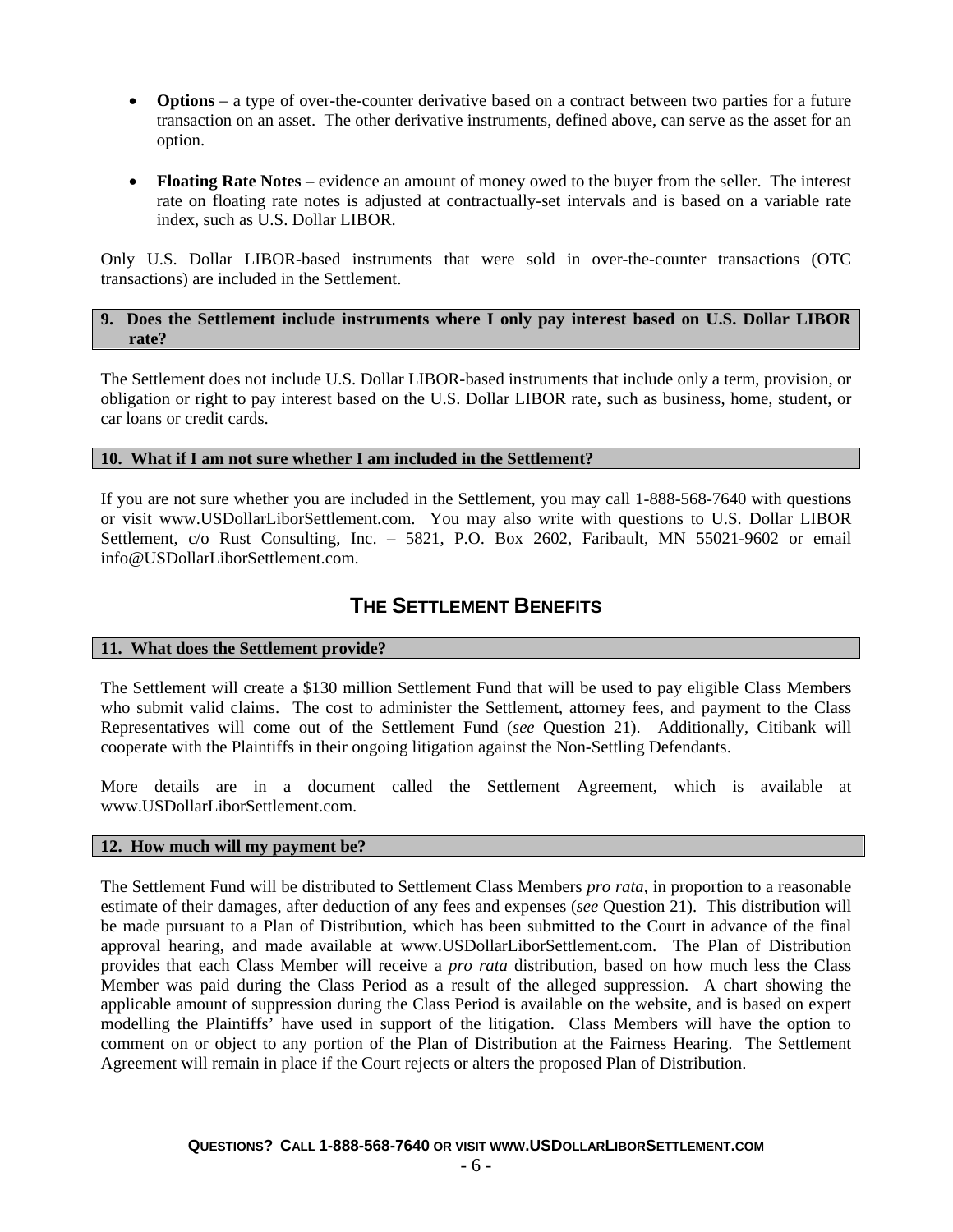#### **13. When will I receive my payment?**

Class Members who are entitled to payments will receive their payments after the Court grants final approval to the Settlement and after any appeals are resolved (*see* "The Fairness Hearing" below). If there are appeals, resolving them can take time. Please be patient.

### **14. What am I giving up to stay in the Class?**

Unless you exclude yourself from the Settlement, you will give up your right to sue Citibank for the claims being resolved by this Settlement. The specific claims you are giving up against Citibank and all related parties are described in paragraphs 2(hh)-(ii) and 8(b) of the Settlement Agreement. You will be "releasing" Citibank and all related people as described in the Settlement Agreement.

The released claims do not, however, include the following:

- Claims concerning Eurodollar futures contracts or options arising from or relating in any way to the conduct alleged in the Exchange-Based Plaintiffs' Action;
- Claims for transactions purchased from one or more Non-OTC Defendant<sup>3</sup> as alleged in the Green Pond Action arising from or relating to conduct that is alleged in the Green Pond Action;
- Claims concerning U.S. Dollar LIBOR-Based debt securities that were not issued or sold directly to the claimant by an OTC Defendant arising from or relating to conduct that is alleged in the Non-OTC Bondholder Action;
- Claims arising solely under foreign law that relate to transactions outside the U.S.;
- Claims to enforce any of the terms of the Settlement Agreement in this case;
- Claims that relate to or are from the purchase of non-U.S. Dollar LIBOR-based instruments or any other claims that do not arise out of the factual predicate of the OTC Action; or
- Claims arising out of the purchase, sale or ownshership of any U.S. Dollar-linked instruments that were not issued by a Defendant (or its subsidiaries or affiliates) or which were not directly sold to or purchased from a Defendant (or its subsidiaries or affiliates).

Any claims that are not released do not qualify for payment in the Settlement.

The Settlement Agreement available at www.USDollarLiborSettlement.com describes the released claims with specific descriptions, so read it carefully. If you have any questions, you can talk to the law firms listed in Question 20 for free or you can, of course, talk to your own lawyer about what this means.

# **HOW TO RECEIVE A PAYMENT**

# **15. How can I receive a payment?**

If you filed a previous claim in the OTC-Barclays Settlement, you will need to complete and submit a simple proof of claim by **March 29, 2018**, even if your previous Proof of Claim is accurate and complete. If you filed a previous claim in the OTC-Barclays Settlement and want to supplement your original Proof of Claim with additional information, you will need to complete and submit a new Proof of Claim by **March 29, 2018**.

If you have not previously submitted a claim, you need to ask for a payment, and you will need to complete and submit a Proof of Claim by **March 29, 2018**. Claims may be submitted online at

<sup>&</sup>lt;sup>3</sup> Because Citizens and Unionbancal are subsidiaries of a Non-Settling Defendant (*see* Questions 2 and 6), they have been excluded from the definition of Non-Defendant OTC Financial Institutions in the Green Pond Action for purposes of the OTC-Barclays Settlement and the OTC-Citibank Settlement. Thus, claims related to U.S. Dollar LIBOR-based instruments purchased from Citizens and Unionbancal will be released pursuant to these two settlements.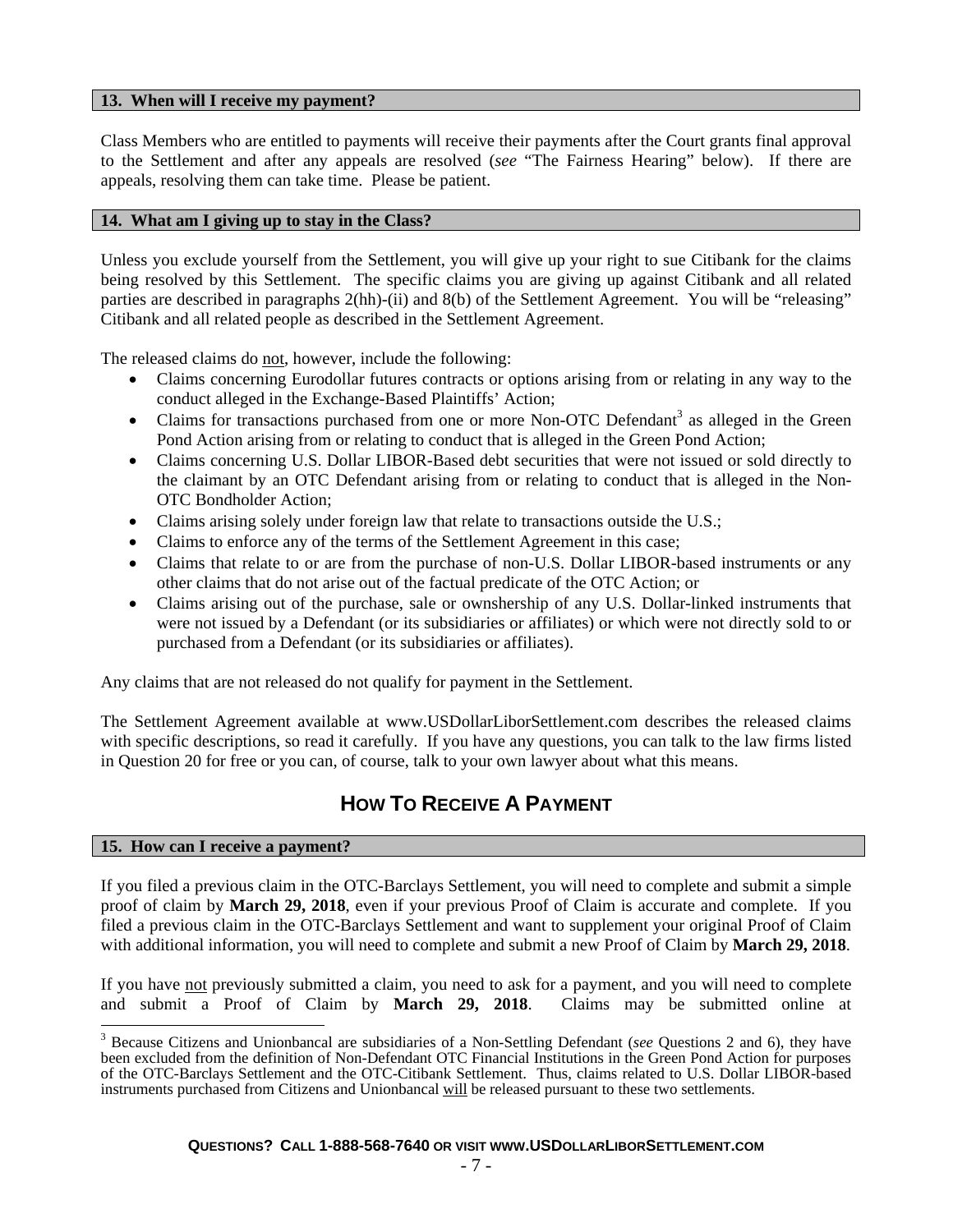www.USDollarLiborSettlement.com. If you submit a Proof of Claim with your contact information, you will receive future notifications containing additional important information, including with respect to any future Settlements. You may also download and mail your completed Proof of Claim to:

> U.S. Dollar LIBOR Settlement c/o Rust Consulting, Inc. – 5821 P.O. Box 2602 Faribault, MN 55021-9602

Any claims that are not released do not qualify for payment in the Settlement (*see* Question 14).

If you choose to submit a claim, you are consenting to the disclosure of and waiving any protections provided by applicable bank secrecy, data privacy law, or any similar confidentiality protections. You are also instructing Citibank to disclose your information and transaction data relating to your trades for use in the claims administration process.

### **16. What if my claim is rejected?**

The Settlement provides a process for Class Members to contest the rejection of a claim. You will get further details in the letter you receive after your claim has been processed. If your claim is rejected, you may request a review. You will need to do so in writing and submit reasons for why you are contesting the rejection along with any supporting documentation. If your dispute cannot be resolved, it may be presented to the Court for review. The Court's decision will be final and binding. More details are in a document called the Settlement Agreement, which is available at www.USDollarLiborSettlement.com.

# **EXCLUDING YOURSELF FROM THE SETTLEMENT**

If you don't want a payment/benefits from this Settlement, and you want to keep the right to sue Citibank about the issues in this case, then you must take steps to get out of the Settlement. This is called excluding yourself—or it is sometimes referred to as "opting out" of the Class.

# **17. How do I get out of the Settlement?**

To exclude yourself from the Settlement, you must mail a letter or other written document to the Settlement Administrator. To exclude yourself from the Class, you must file a timely written request for exclusion ("Request for Exclusion").

A Request for Exclusion must:

- Be in writing;
- Be signed by you or your authorized representative;
- State your name, address, and phone number;
- Include (1) proof of membership in the Class and (2) a signed statement that "I/we hereby request that I/we be excluded from the proposed OTC Class in the *In re LIBOR-Based Financial Instruments Antitrust Litigation*, MDL No. 2262";
- Be mailed to the Claims Administrator at the address provided below and postmarked no later than **January 2, 2018**.

You must also provide any other information reasonably requested by the Claims Administrator. You must mail your Request for Exclusion, postmarked no later than **January 2, 2018** to: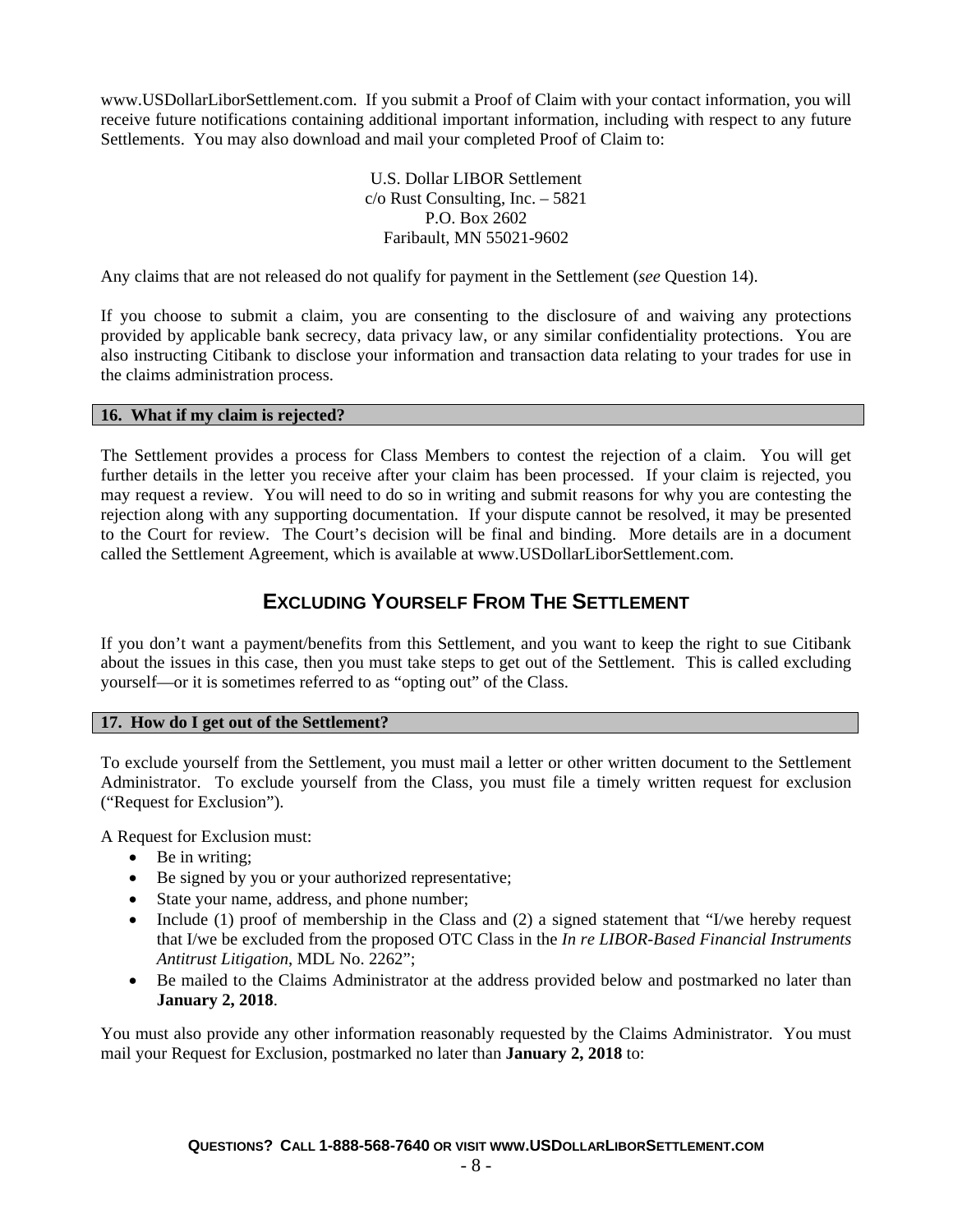# U.S. Dollar LIBOR Settlement c/o Rust Consulting, Inc. – 5821 P.O. Box 2602 Faribault, MN 55021-9602

#### **18. If I do not exclude myself, can I sue Citibank for the same thing later?**

No. Unless you exclude yourself, you give up the right to sue Citibank for the claims that you release through this Settlement.

#### **19. If I exclude myself, can I still get a payment from this Settlement?**

No. You will not get a payment if you exclude yourself from this Settlement.

# **THE LAWYERS REPRESENTING YOU**

#### **20. Do I have a lawyer in the case?**

The Court has appointed two law firms — Susman Godfrey LLP and Hausfeld LLP — to represent all OTC Class Members as interim "Class Counsel." They can be contacted at:

| William C. Carmody           | Michael D. Hausfeld         |  |
|------------------------------|-----------------------------|--|
| Susman Godfrey LLP           | Hausfeld LLP                |  |
| 1301 Avenue of the Americas, | 1700 K Street NW, Suite 650 |  |
| 32nd Floor                   | Washington, DC 20006        |  |
| New York, NY 10019           |                             |  |

You will not be charged for contacting these lawyers. If you want to be represented by your own lawyer, you may hire one at your own expense.

#### **21. How will the lawyers be paid?**

Class Counsel will ask the Court for attorneys' fees up to one-third of the \$130 million Settlement Fund as well as reimbursement for costs and expenses. The fees and expenses awarded by the Court will be paid out of the Settlement Fund. The Court will decide the amount of fees to award. Class Counsel will also request that special service payments of up to \$25,000 each be paid from the Settlement Fund to the Class Representatives for their service as representatives on behalf of the whole Class.

# **OBJECTING TO THE SETTLEMENT**

#### **22. How do I tell the Court if I object to the Settlement?**

If you are a member of the OTC Class, you can object to the Settlement if you disagree with the Settlement or some part of it. To object, you must submit a letter or other written document that includes the following:

- Your name, address, and telephone number;
- A statement saying that you object to the Settlement in *In re LIBOR-Based Financial Instruments Antitrust Litigation*, MDL No. 2262;
- Whether you plan to appear at the Fairness Hearing (*see* Question 25);

#### **QUESTIONS? CALL 1-888-568-7640 OR VISIT WWW.USDOLLARLIBORSETTLEMENT.COM**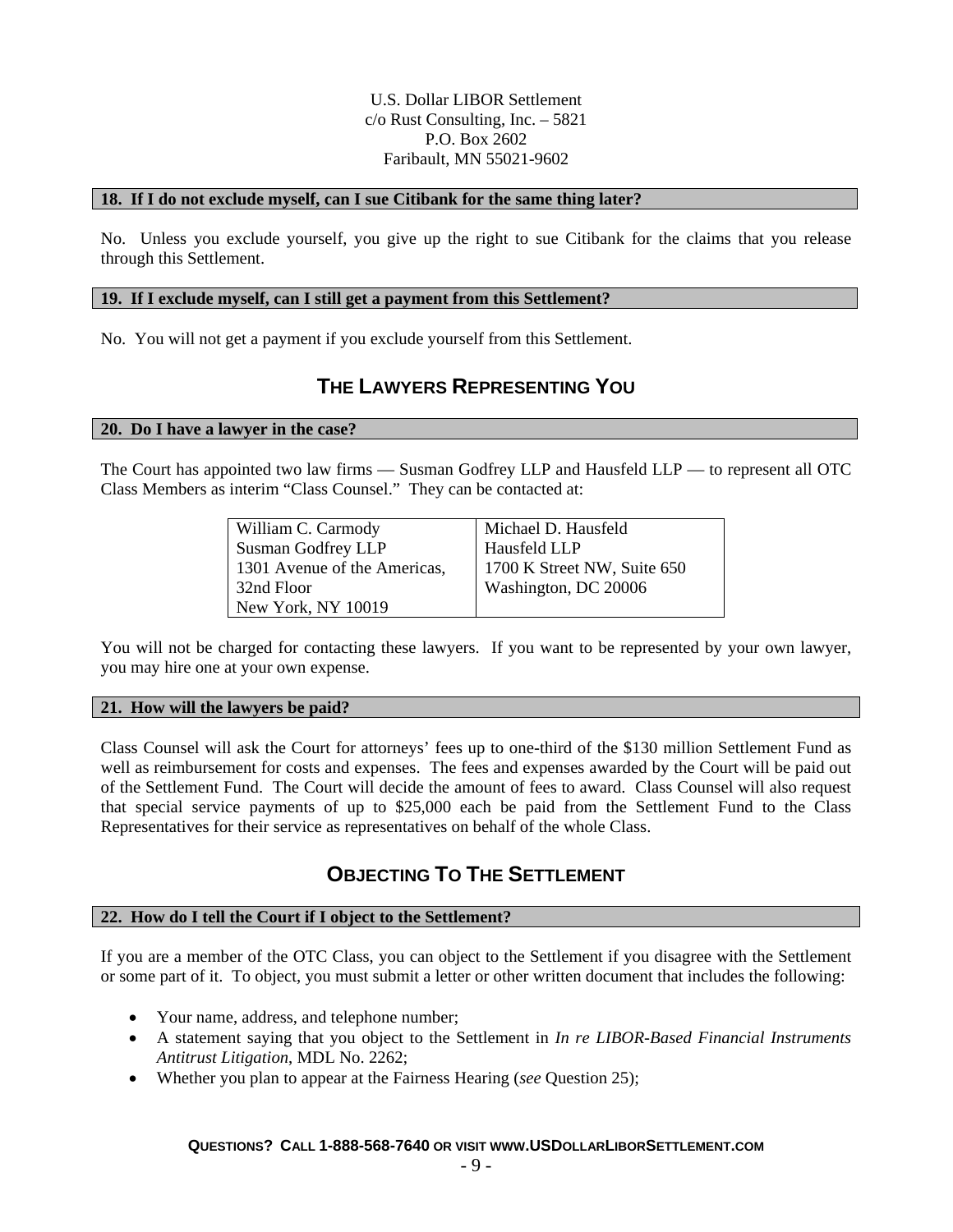- Proof of membership in the Class, including documentation evidencing the ownership of a U.S. Dollar LIBOR-Based Instrument during the Class Period (August 2007 and May 2010);
- The specific reasons you object to the Settlement, along with any supporting materials or documents that you want the Court to consider; and
- Your signature.

The objection must be mailed to the three addresses listed below, postmarked, no later than **January 2, 2018**. Note: You may mail it to the Court, but it must be received by the Court and filed by that date.

| <b>COURT</b>                    | <b>OTC CLASS COUNSEL</b>  | <b>CITIBANK'S COUNSEL</b>                                |
|---------------------------------|---------------------------|----------------------------------------------------------|
| Hon. Naomi Reice Buchwald       | William C. Carmody        | Andrew A. Ruffino                                        |
| Daniel Patrick Moynihan         | <b>Susman Godfrey LLP</b> | Covington & Burling LLP                                  |
| <b>United States Courthouse</b> |                           | 1301 Avenue of the Americas, The New York Times Building |
| 500 Pearl St.                   | 32nd Floor                | 620 Eighth Avenue                                        |
| New York, NY 10007              | New York, NY 10019        | New York, NY 10018                                       |

If your objection is not postmarked by the deadline and does not include the information listed above, it will not be valid.

# **23. What is the difference between objecting and asking to be excluded?**

Objecting is simply telling the Court that you disagree with something about the Settlement. You can object only if you don't exclude yourself from the Class. Excluding yourself is telling the Court that you don't want to be part of the Class. If you exclude yourself, you have no basis to object because the Settlement no longer affects you. If you choose to exclude yourself or object to the Settlement, Court filings of exclusions and objections will publicly reveal your identity.

# **THE FAIRNESS HEARING**

The Court will hold a hearing to decide whether to approve the Settlement and any requests for fees and expenses. You may attend and you may ask to speak, but you do not have to.

# **24. When and where will the Court decide whether to approve the Settlement?**

The Court will hold a Fairness Hearing at **11:00 a.m.** on **January 23, 2018**, at the Daniel Patrick Moynihan United States Courthouse, Southern District of New York, 500 Pearl St., New York, NY 10007, Courtroom 21A. The hearing may be moved to a different location or time without additional notice, so it is a good idea to check www.USDollarLiborSettlement.com or call 1-888-568-7640. At this hearing, the Court will consider whether the Settlement, Plan of Allocation, and any proposed fees and expenses are fair, reasonable, and adequate. If there are objections, the Court will consider them and will listen to people who have asked to speak at the hearing. The Court may also decide how much to pay Class Counsel. After the hearing, the Court will decide whether to approve the Settlement. We do not know how long these decisions will take.

# **25. Do I have to attend the hearing?**

No. Class Counsel will answer questions the Court may have. But, you or your own lawyer are welcome to attend at your expense. If you send an objection, you do not have to come to Court to talk about it. As long as you mailed your written objection on time, the Court will consider it. You may also have your own lawyer attend, but it is not necessary.